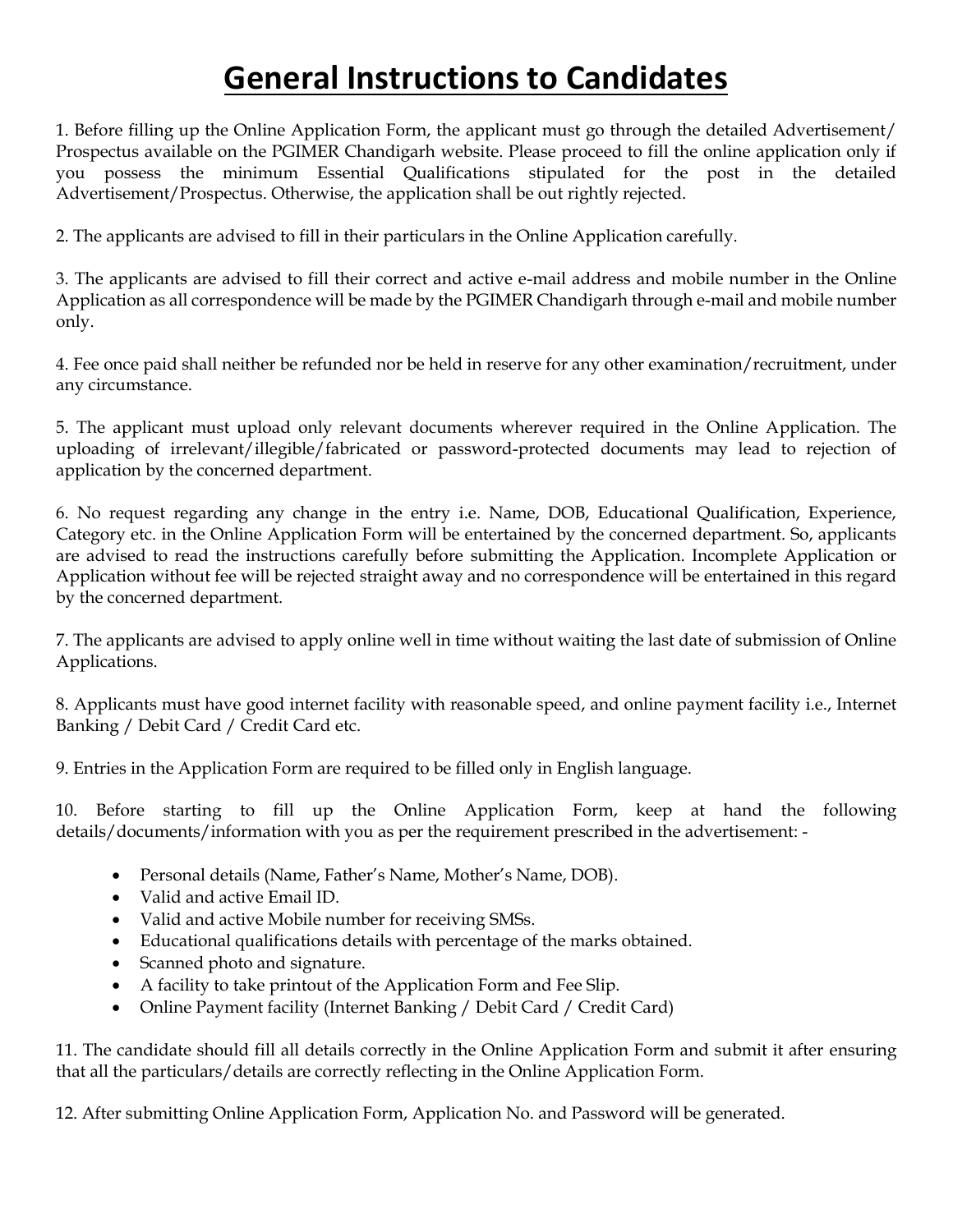13. After successful submission of online Application Form, the applicants are advised to pay application fee through net banking/debit card/credit card and thereafter ensure to take out the print of Online Application Form.

14**.** The candidates are advised/directed to retain the printed/hard copies of their Online Application Form with them.

15. Candidates are advised to fill their details in the Online Application Form carefully. After final submission of Online Application Form by the candidate, no change will be allowed, and candidate will be responsible for any mistake in the data filled in the Online Application Form.

In case candidate feels that he/she has filled up the form erroneously, he/she should fill up a fresh Online Application Form along with requisite fee before the closing date. Fee paid earlier shall not be adjusted against the fresh Online Application Form.

16. In the case of submission of multiple Online Application Form by a candidate, the latest Application Form with the latest Application No. only will be considered by the Commission.

## **HOW TO APPLY**

1. Candidates are required to apply online through website https://pgimer.edu.in/ only. No other means/mode of submission will be accepted.

2. The entries in registration form cannot be changed once submitted. Hence, ensure that you enter the required information correctly.

3. The personal e-mail ID and mobile no. should be kept active during the currency of this process. In case a candidate does not have a valid personal e-mail ID, he/she should create his/her new e-mail ID before applying online. Under no circumstances, he/she should share/mention e-mail ID to/of any other person.

4. Candidate will have to upload scanned copy of: -

a) His/her recent passport size colour photo (maximum of 80-200 KB Size in JPEG/JPG format).

b) His/her recent scanned signature (maximum of 50-200 KB Size in JPEG/JPG format).

c) Qualification Documents

#### **How to fill Registration Form**

1. On Registration page, Applicant must select Post category and fill his/her details carefully.

- **Name of the Applicant:** This should be same as per your certificate/marksheet of Matriculation/10th/SSC.
- **Date of Birth:** Use the calendar icon to select the correct date. This should be same as per your certificate/marksheet of Matriculation/10th/SSC.
- **Gender:** Enter your gender (Male/Female).
- **Mobile Number:** Should be valid and unique. You will receive your User ID and Password as an SMS on this number only.
- **Confirm Mobile Number:** Same as Mobile Number.